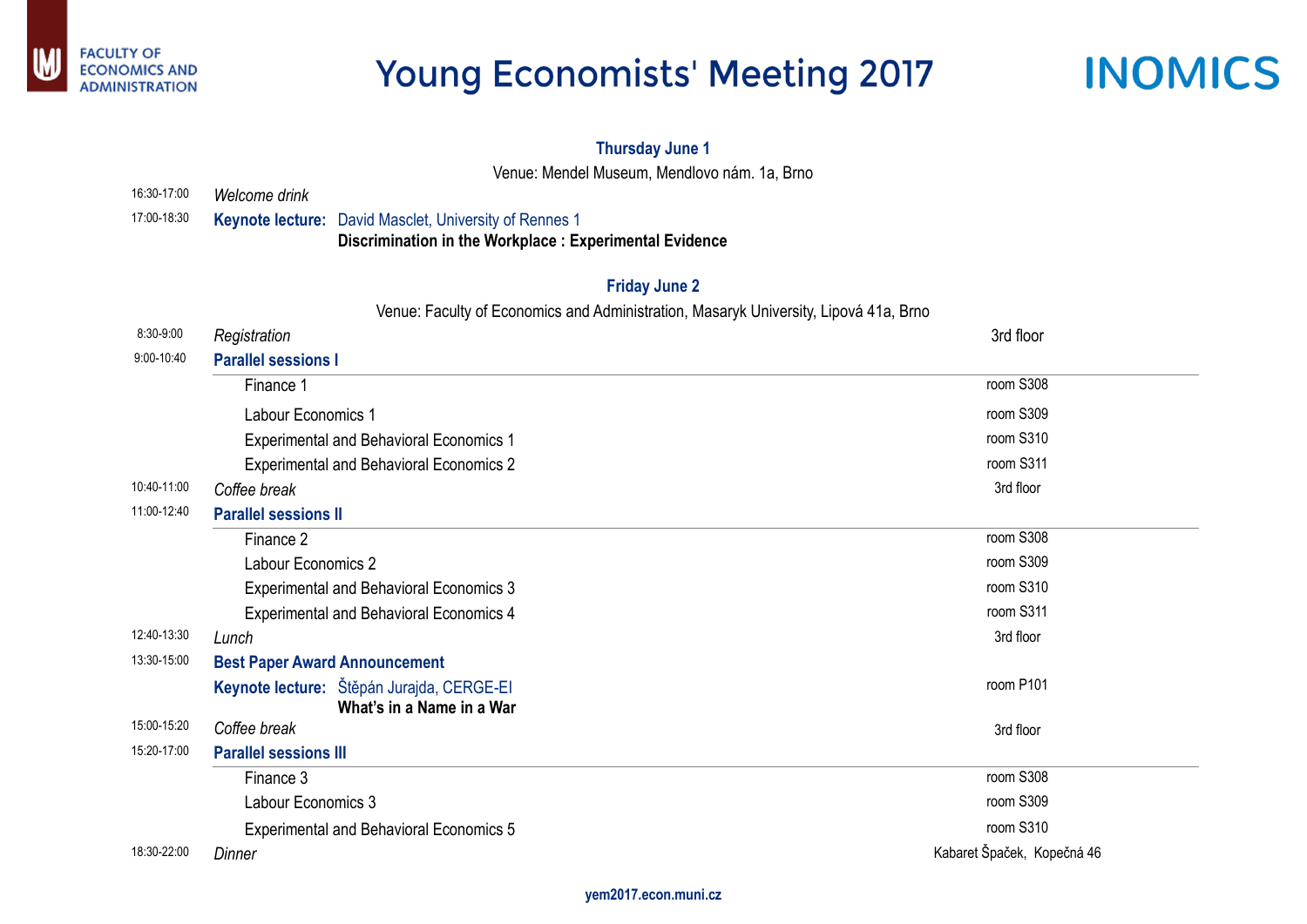### **Session Experimental and Behavioral Economics 2**  ir: Johann Han

ann Han, University of Duisburg-Essen **Health insurance contracts and health care utilization -An experiment on the role of forward looking behavior** cussant: Václav Korbel

lav Korbel, Charles University, Faculty of Social Sciences **Are juvenile delinquents incorrigible? Experimental evidence detention centers** ussant: Danijela Vuletic

jela Vuletic, CERGE-EI *Effective are Reminders and Frames in Incentivizing* **b**od Donations? cussant: Johann Han

**Session Experimental and Behavioral Economics 4**  ir: Natalia Starzykowska

alia Starzykowska, University of Warsaw **Belief-based and taste-based gender discrimination in a game show** Discussant: Duygu Ozdemir

omír Cingl, University of Economics in Prague **Stress Affects Performance And Competitiveness Across** der cussant: Nikoloz Kudashvili

Nikoloz Kudashvili, CERGE-EI **rces of Statistical Discrimination: Experimental Evidence** *<u>feorgia</u>* ussant: Lubomír Cingl

gu Ozdemir, University of Essex **Absence of Female Leaders: Do group dynamics play a role?** ussant: Natalia Starzykowska

|             | Room S308                                                                                                                                                                                   | Room S309                                                                                                                                                                                           | Room S310                                                                                                                                               | Room S311                                                                                                                                                     |
|-------------|---------------------------------------------------------------------------------------------------------------------------------------------------------------------------------------------|-----------------------------------------------------------------------------------------------------------------------------------------------------------------------------------------------------|---------------------------------------------------------------------------------------------------------------------------------------------------------|---------------------------------------------------------------------------------------------------------------------------------------------------------------|
|             | 9:00-10:40 Session Finance 1<br>Chair: Tomáš Vyrost                                                                                                                                         | <b>Session Labour Economics 1</b><br>Chair: Anna Lovasz                                                                                                                                             | <b>Session Experimental and Behavioral Economics 1</b><br>Chair: Ryan Kendall                                                                           | <b>Session Experimental and Behavioral Ec</b><br>Chair: Johann Han                                                                                            |
|             | Radek Janhuba, CERGE-EI<br><b>Accumulator Bets in Sports Betting Market</b><br>Discussant: Štefan Lyócsa                                                                                    | Anna Lovasz, Hungarian Academy of Sciences<br>Institutional Context and the Effect of Childcare on Maternal<br>Labor Supply - a Cutoff-Based Cross-Country Analysis<br>Discussant: Ranošová Tereza  | Simone Häckl, Vienna University of Economics and Business<br>Team Incentives Don't Work Well for the Motivated<br>Discussant: Johannes Moser            | Johann Han, University of Duisburg-Essen<br>Health insurance contracts and health ca<br>An experiment on the role of forward loo<br>Discussant: Václav Korbel |
|             | Štefan Lyócsa, University of Economics in Bratislava<br>To bet or not to bet: A reality check for tennis betting market<br>efficiency<br>Discussant: Radek Janhuba                          | Ewa Cukrowska-Torzewska, University of Warsaw<br>The Impact of Parenthood on the Gender Wage Gap -<br>a Comparative Analysis of European Countries and Family Policies<br>Discussant: Spitzer Sonja | Ryan Kendall, University College London<br>Decomposing models of bounded rationality<br>Discussant: Rostislav Staněk                                    | Václav Korbel, Charles University, Faculty c<br>Are juvenile delinquents incorrigible? Ex<br>from detention centers<br>Discussant: Danijela Vuletic           |
|             | Tomáš Vyrost, University of Economics in Bratislava<br>Network-based asset allocation strategies<br>Discussant: Vojtěch Olbrecht                                                            | Sonja Spitzer, Wittgenstein Centre Vienna<br>The Division of Labour Within Households: Fractional Logit<br><b>Estimates based on the Austrian Time Use Survey</b><br>Discussant: Lovasz Anna        | Johannes Moser, University of Regensburg<br>Hypothetical thinking and the winner's curse:<br>An experimental investigation<br>Discussant: Simone Häckl  | Danijela Vuletic, CERGE-EI<br>How Effective are Reminders and Frame<br><b>Blood Donations?</b><br>Discussant: Johann Han                                      |
|             | Vojtěch Olbrecht, Mendel University<br>What is the Effect of EU Funds on Productivity?<br>Evidence from Firm-Level Data<br>Discussant: Tomáš Vyrost                                         | Tereza Ranošová, Charles University<br>Social stereotypes and biological differences shaping gender<br>segregation<br>Discussant: Cukrowska-Torzewska Ewa                                           | Rostislav Staněk, Masaryk University<br>What determines the reference point, status quo<br>or expectations?<br>Discussant: Ryan Kendall                 |                                                                                                                                                               |
|             | 11:00-12:40 Session Finance 2<br>Chair: Štefan Lyócsa                                                                                                                                       | <b>Session Labour Economics 2</b><br>Chair: Hlaváč Marek                                                                                                                                            | <b>Session Experimental and Behavioral Economics 3</b><br>Chair: Josef Montag                                                                           | <b>Session Experimental and Behavioral Ed</b><br>Chair: Natalia Starzykowska                                                                                  |
|             | Petr Koráb, Mendel University<br>Households' Saving Behaviour in Foreign Currencies:<br><b>Evidence from Google Trends Data</b><br>Discussant: Eduard Baumöhl                               | Eric Melander, University of Warwick<br>Creating 'Us and Them': Racial Propaganda, Insularity<br>and Right-Wing Ideology<br>Discussant: Marek Hlaváč                                                | Anna Lou Abatayo, University of Copenhagen<br>The Provision of Transnational and Intergenerational<br><b>Public Good</b><br>Discussant: Miloš Fišar     | Natalia Starzykowska, University of Warsav<br>Belief-based and taste-based gender dis<br>in a game show<br>Discussant: Duygu Ozdemir                          |
| banks       | Barna Bako, Corvinus University of Budapest<br>When Irrelevant Alternatives Do Matter. The Effect of Focusing<br>on Loan Decisions<br>Discussant: Martin Bod'a                              | Martin Guzi, Masaryk University<br>Unstable Political Regime and Wars as Drivers of International<br><b>Migration</b><br>Discussant: Eric Melander                                                  | Miloš Fišar, Masaryk University,<br>Effects of transparent lobbying on political decisions<br>Discussant: Anna Lou Abatayo                              | Lubomír Cingl, University of Economics in F<br>How Stress Affects Performance And Co<br>Gender<br>Discussant: Nikoloz Kudashvili                              |
|             | Martin Boďa, Matej Bel University<br>Inquiring into the sources of performance of Slovak commercial<br>Discussant: Barna Bako                                                               | Vahan Sargsyan, CERGE-EI<br>Integration of Migrants in European countries:<br><b>First and Second Generations</b><br>Discussant: Martin Guzi                                                        | Tomáš Miklánek, University of Economics<br>The Effect of Shame in Dictator Games with Information<br><b>Asymmetry</b><br>Discussant: Josef Montag       | Nikoloz Kudashvili, CERGE-EI<br><b>Sources of Statistical Discrimination: Ex</b><br>from Georgia<br>Discussant: Lubomír Cingl                                 |
|             | Unay Tamgac, TOBB University of Economics And Technology<br><b>Housing Boom and Bust Cycles: Speed Does Matter</b><br><b>For Sustainability</b><br>Discussant: Victoria Dobrynskaya         | Marek Hlaváč, Harvard University<br>Do People with Social Jobs Fear Immigrants Less? Evidence<br>from the European Social Survey<br>Discussant: Vahan Sargsyan                                      | Josef Montag, Kazakh-British Technical University<br>Let the Punishment Fit the Criminal? An Experimental Study<br>Discussant: Tomáš Miklánek           | Duygu Ozdemir, University of Essex<br>Absence of Female Leaders: Do group d<br>Discussant: Natalia Starzykowska                                               |
| 15:20-17:00 |                                                                                                                                                                                             | <b>Session Labour Economics 3</b><br>Chair: Bozhinov Viktor                                                                                                                                         | <b>Session Experimental and Behavioral Economics 5</b><br>Chair: Homayoon Moradi                                                                        |                                                                                                                                                               |
|             |                                                                                                                                                                                             | Francesca Marino, Università degli Studi di Padova<br>Quality time with parents: Reconsidering equality<br>concerns among families with an ill child<br>Discussant: Viktor Bozhinov                 | Ondřej Krčál, Masaryk University<br>Killing two birds with one stone: Reducing fiscal<br>and welfare loss of tax evasion<br>Discussant: Homayoon Moradi | Guidelines for pres<br>Please bring your presentation on a                                                                                                    |
|             | Viktor Bozhinov, Johannes Gutenberg University<br><b>Wealth Effects of Gender Diversity Promoting Policies:</b><br><b>Event Study Evidence from Germany</b><br>Discussant: Francesca Marino | Matteo M. Marini, University of Insubria<br>Incidental emotions and risk-taking: An experimental analysis<br>Discussant: Yudistira Permana                                                          | upload it prior to the beginning o<br>presenter has up to 17 minutes fo<br>minutes for discus                                                           |                                                                                                                                                               |
|             |                                                                                                                                                                                             | Patrick Nüß, Macroeconomic Policy Institute<br>Unemployment Stigma and the Minimum Wage Exemption:<br><b>Evidence from a Field Experiment in Germany</b><br>Discussant: Jibuti Daviti               | Homayoon Moradi, WZB Berlin<br>First Show Me the Money: Moral Wiggle Room Reverted<br>Discussant: Ondřej Krčál                                          |                                                                                                                                                               |
|             |                                                                                                                                                                                             | Jibuti Daviti, CERGE-EI<br>Testing Discrimination against Workers with Visible Tattoos:<br><b>Experimental Evidence from Germany</b><br>Discussant: Patrick Nüß                                     | Yudistira Permana, University of York<br>Explaining satisficing through risk aversion<br>Discussant: Matteo M. Marini                                   |                                                                                                                                                               |
|             |                                                                                                                                                                                             |                                                                                                                                                                                                     |                                                                                                                                                         |                                                                                                                                                               |

### Guidelines for presenters:

Please bring your presentation on a USB memory stick and upload it prior to the beginning of your session. Each presenter has up to 17 minutes for presentation and 8 minutes for discussion.